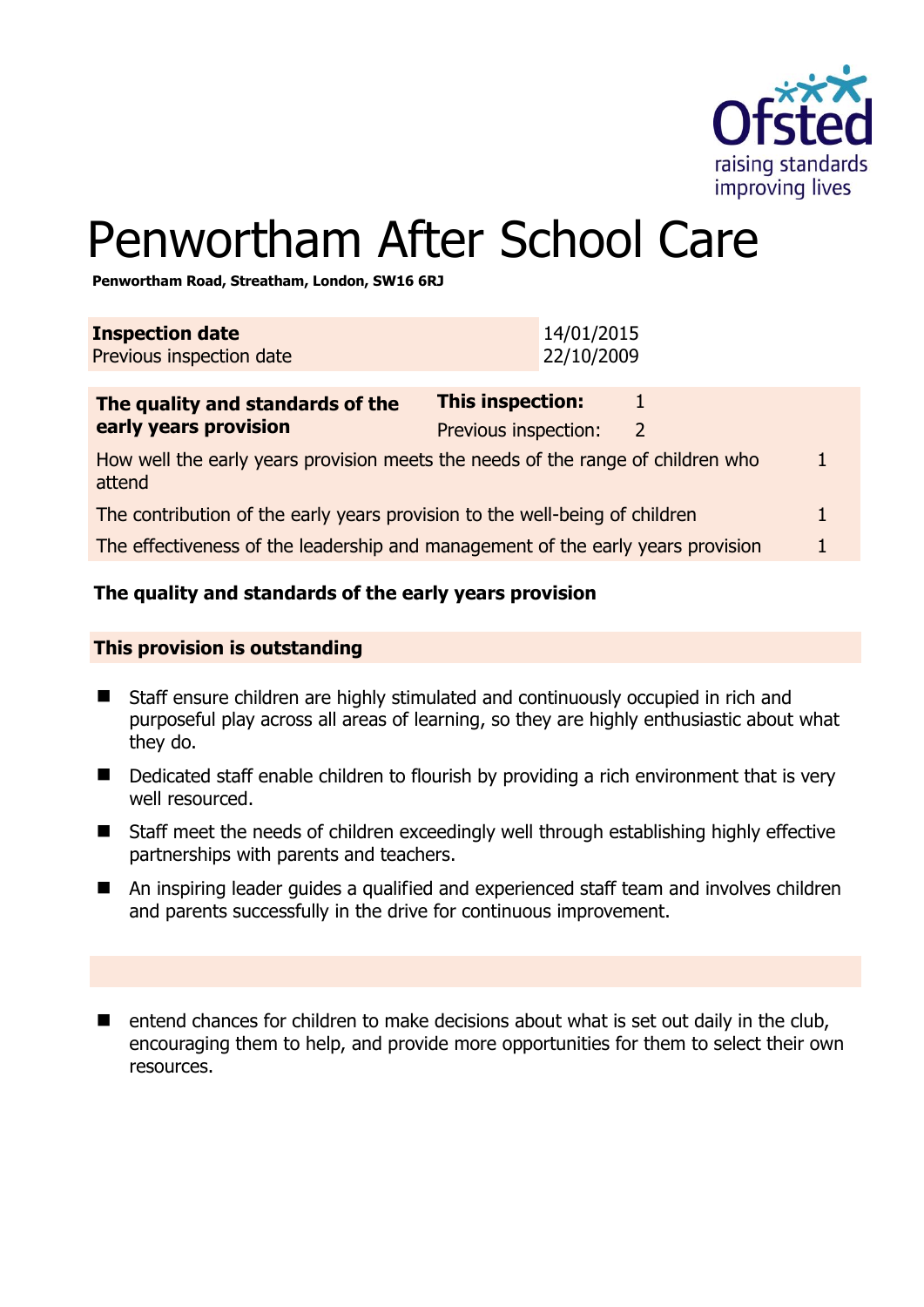# **Information about this inspection**

Inspections of registered early years provision are:

- scheduled at least once in every inspection cycle the current cycle ends on 31 July 2016
- scheduled more frequently where Ofsted identifies a need to do so, for example where provision was previously judged inadequate
- **•** brought forward in the inspection cycle where Ofsted has received information that suggests the provision may not be meeting the legal requirements of the Early Years Foundation Stage or where assessment of the provision identifies a need for early inspection
- **•** prioritised where we have received information that the provision is not meeting the requirements of the Early Years Foundation Stage and which suggests children may not be safe
- scheduled at the completion of an investigation into failure to comply with the requirements of the Early Years Foundation Stage.

The provision is also registered on the voluntary and compulsory parts of the Childcare Register. This report includes a judgment about compliance with the requirements of that register.

# **Inspection activities**

- The inspector sampled the provider's policies and procedures.
- $\blacksquare$  The inspector spoke to parents to gain their views.
- The inspector observed children's activities and spoke to them during their play.
- The inspector had a discussion with the manager and talked with members of staff.

**Inspector**  Andrea Ulett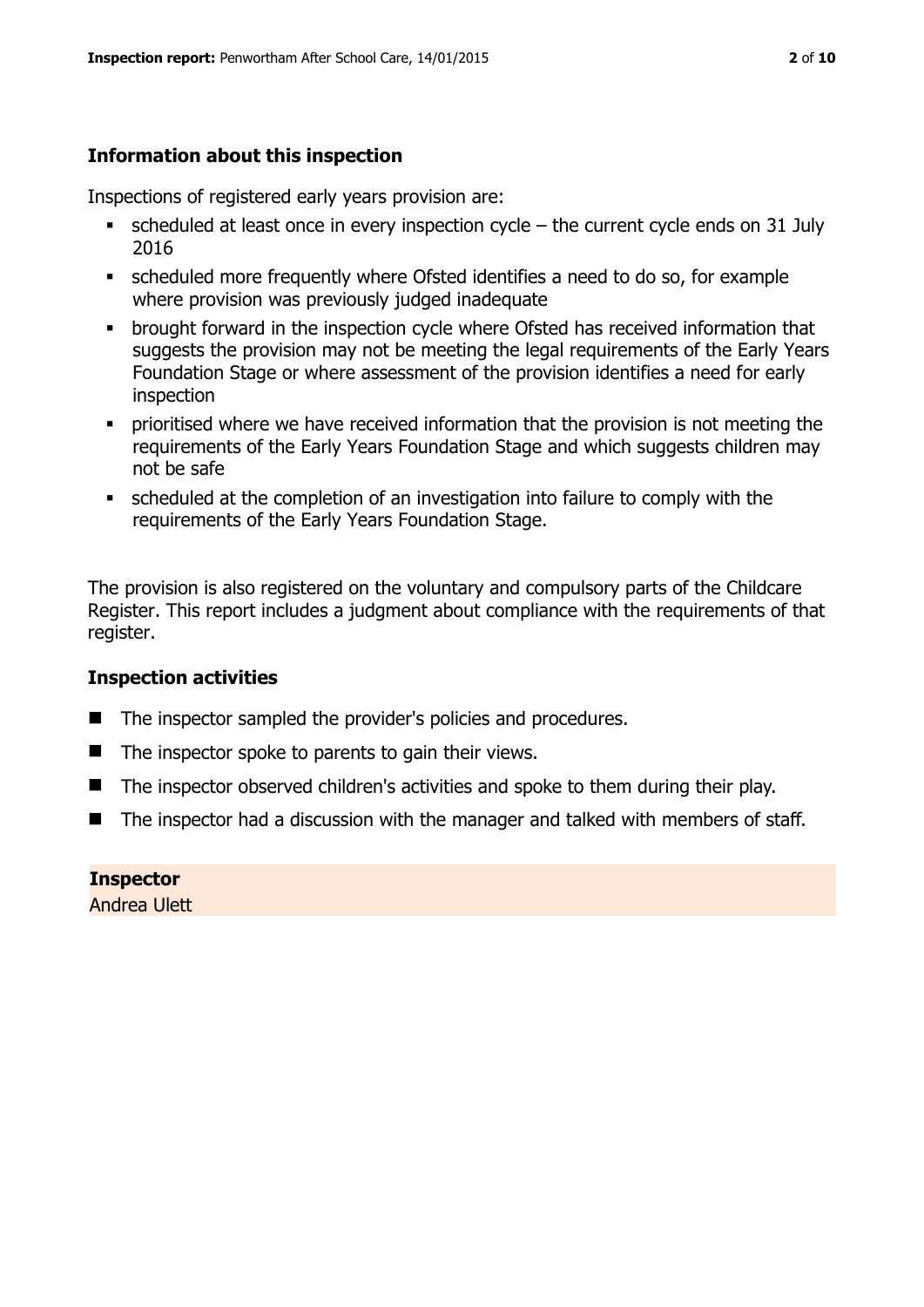# **Full report**

### **Information about the setting**

Penwortham After School Care is one of a chain of out-of-school provisions run by Childcare and Business Consultancy Services. It opened in 1993 and registered with Ofsted in 2001. It operates from two halls in Penwortham Primary School in the London borough of Wandsworth. The breakfast club and after-school care are open each weekday from 7.30am to 9am, and from 3.15pm to 6pm during school term times only. All children share access to an enclosed outdoor play area. Children attending come from Penwortham Primary School and Furzedown Primary School. The after-school care currently supports children with special educational needs and/or disabilities and children who speak English as an additional language. The after-school club is on the Early Years Register and both the voluntary and compulsory parts of the Childcare Register.

# **What the setting needs to do to improve further**

#### **To further improve the quality of the early years provision the provider should:**

■ enhance children's already rich environment by providing further opportunities for children's independence in helping to set up the club environment and selecting their own resources.

#### **Inspection judgements**

#### **How well the early years provision meets the needs of the range of children who attend**

Children are highly enthusiastic and thoroughly enjoy attending the club. Staff provide them with a vast array of interesting activities and resources. These capture children's attention, while providing plenty of challenge and extending children's development. As a result, children thrive and have a keen interest in what they do. Staff do not do all they might, however, to involve children in setting up the club's resources daily, or to extend their choices through more self-selection of resources to promote independence further.

Staff support children exceptionally well by ensuring they continuously engage with children. They talk with them face-to-face to make them feel at ease and comfortable in speaking with staff and telling them how they feel. This level of individual attention and their positive relationships with staff help children feel extremely secure in the club, so they are able to enjoy themselves.

Staff ensure the environment enables children to be highly productive and constantly busy in things that interest them. This is because staff plan activities based on children's interests as they know the children so well. They provide appealing activities that reflect different areas of learning. Staff make planning available for parents to see, so they know what children do.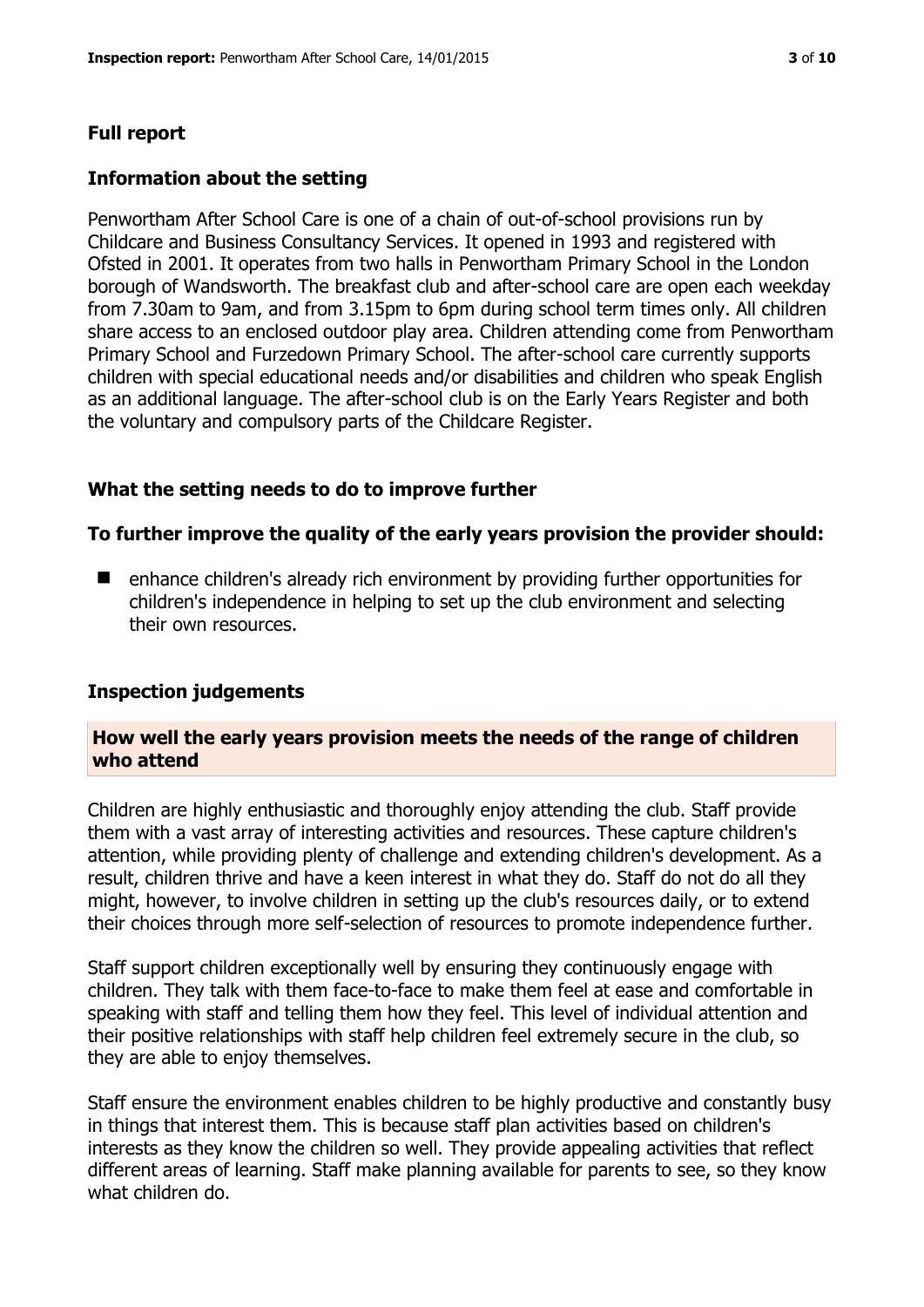The abundance of activities means every child finds something of interest. Children can be as energetic or quiet as they wish after their school day. They play various board games together happily, or take part in special activities such as baking cherry scones. Some sit and colour pictures carefully, while chatting with their friends, and others prefer to browse though picture books or read stories. All these activities allow children to practise the skills they learn in school. Staff provide children with frequent opportunities to develop their personal, social and emotional skills. Children develop friendships with children from another school, for example. They play team games together happily when outdoors, and readily take turns when using the computer.

Staff make excellent use of planned activities, such as cooking. They use their first-class skills to ask children questions that prompt them to think. These lead to children examining ingredients and reading food labels and recipes. This means children's learning is extended in a fun way and in a relaxed but exciting environment.

#### **The contribution of the early years provision to the well-being of children**

Children are extremely settled in this club's warm and inviting environment. This is because staff explain routines and what is going to happen next, so children feel confident. For example, children know what to do on arrival and are aware that registration happens when everyone is seated and ready. Staff have very high expectations of children, who respond well. Children willingly assist staff at registration for instance by carefully counting how many children are present each day. Staff ensure children's changing needs are met by communicating with school staff at the end of each school day.

Children consistently behave very well. They show respect and consideration of others around them. Older children take care of the early years children by involving them in activities, which provides a most positive model to those younger children. All staff use praise consistently. They offer reassurance when necessary, which builds children's confidence and self-esteem further.

The safety and well-being of children are a high priority for staff. They maintain children's good health to a very high standard. For example, they make sure children's personal hygiene routines are good. They provide children with freshly cooked meals that are nutritious and filling, such as sausages, mashed potato and gravy. Staff keep meticulous spreadsheets in the kitchen and in the after-school club office to ensure all staff know the varied dietary needs of children, which they meet.

Staff expect children to be independent at mealtimes. Children pour their own drinks and help others. They sit and eat their meals in an orderly fashion, but this is a social time too, so they chat with their friends. Staff talk with children throughout mealtimes, hearing about their day at school, which helps them to get to know the children well.

Staff make full use of the facilities available. The outside area is floodlit and staff give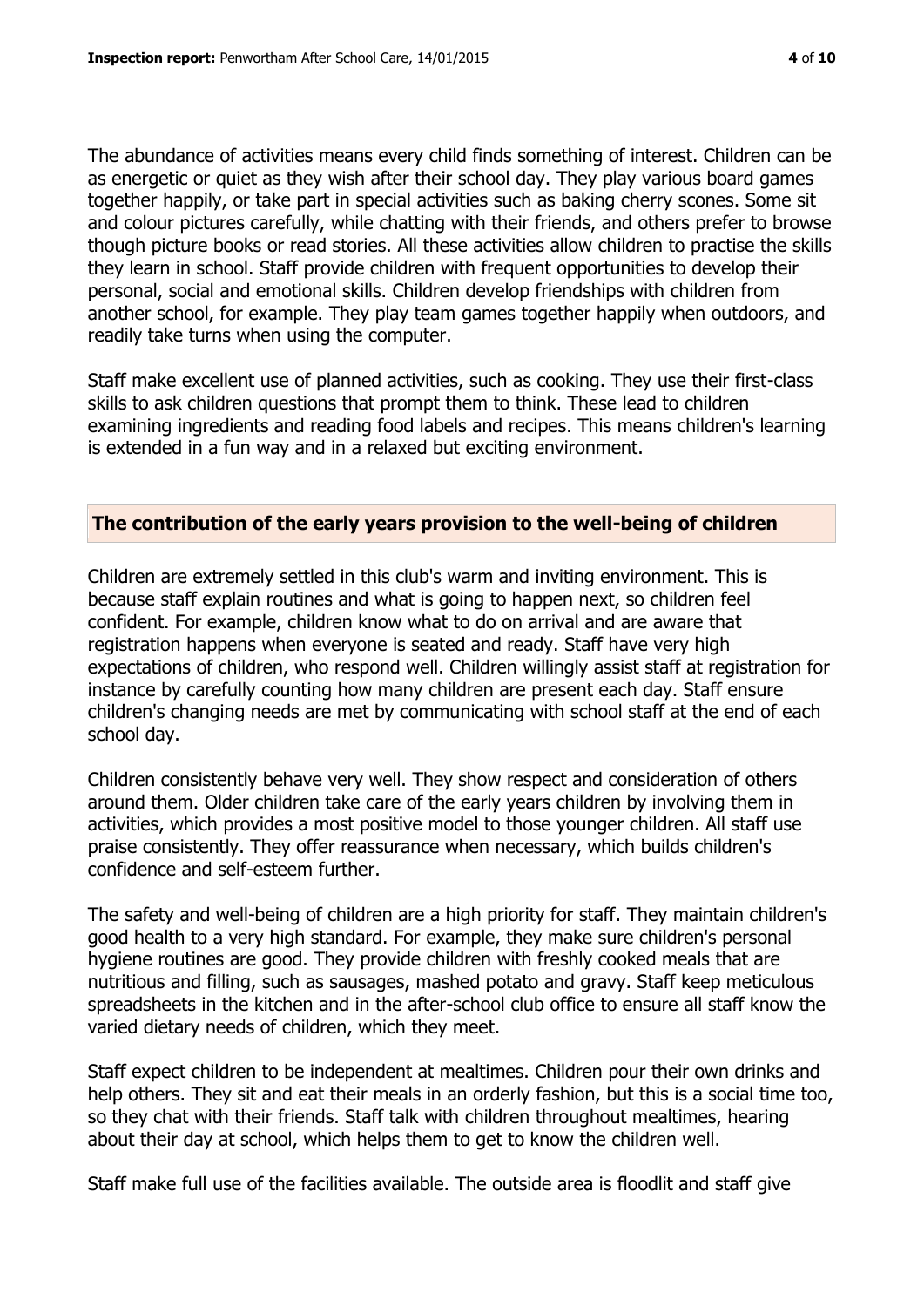children plenty of opportunities to have energetic exercise, such as playing football, throughout the year. Alternatively, children use the second hall where they play other games organised by staff and which they thoroughly enjoy. These games mean children use and practise their physical skills.

Staff teach children how to be safe in the club and have a close focus on e-safety. For example, staff supervise children closely when playing computer games and using laptops. As a result of staff monitoring these activities regularly, children are kept safe. The staff health and safety officer regularly carries out thorough visual checks of areas used by children and risks assesses all aspects of the premises competently, so children play in safety.

#### **The effectiveness of the leadership and management of the early years provision**

An inspiring new manager leads the after-school club. He leads highly effective methods of reviewing the staff team's practice. Consequently, staff plan worthwhile improvements, such as making sure that children's specific interests are consistently met. The manager is extremely experienced in play work and suitably qualified. He attends training through the local authority frequently to keep her knowledge up to date in order to lead staff. The parent company has robust procedures for ensuring staff are appropriately vetted as being suitable to work with children. Staff have regular supervisory sessions, which ensure they are able to discuss professional development and training opportunities. Productive staff meetings take place on a weekly basis to discuss, review and evaluate the week's activities. These evaluations underpin planning for the following week, so improvements are made or activities repeated according to children's reactions.

Written policies ensure all children are safe and enjoy themselves because staff follow procedures carefully. Staff support children with special educational needs extremely well. The management have recognised members of staff who specialise in specific aspects of child development and ensure they work closely with these children, their parents and teacher. As a result, staff meet the needs of children meticulously.

Staff are vigilant about children's safety and well-being, such as the ratio of staff to children when outdoors. They ensure children are aware of rules in regard to the areas where children are allowed. Staff communicate with each other using 'walkie-talkies' when in different areas of the premises. Parents are aware that when collecting their children they must sign them out of the premises. Written documentation helps ensure only authorised persons collect children, with the further security of a password. All these procedures and robust systems help keep children safe.

The manager gains children's views of the club. Children use a voting system and ballot box to decide on what activities or changes they would like to see in place. This system encourages children to be responsible and involves them in matters that concern them and their environment. However, staff do not do all they might to encourage children's participation in setting up the club. Staff keep parents very well informed about children's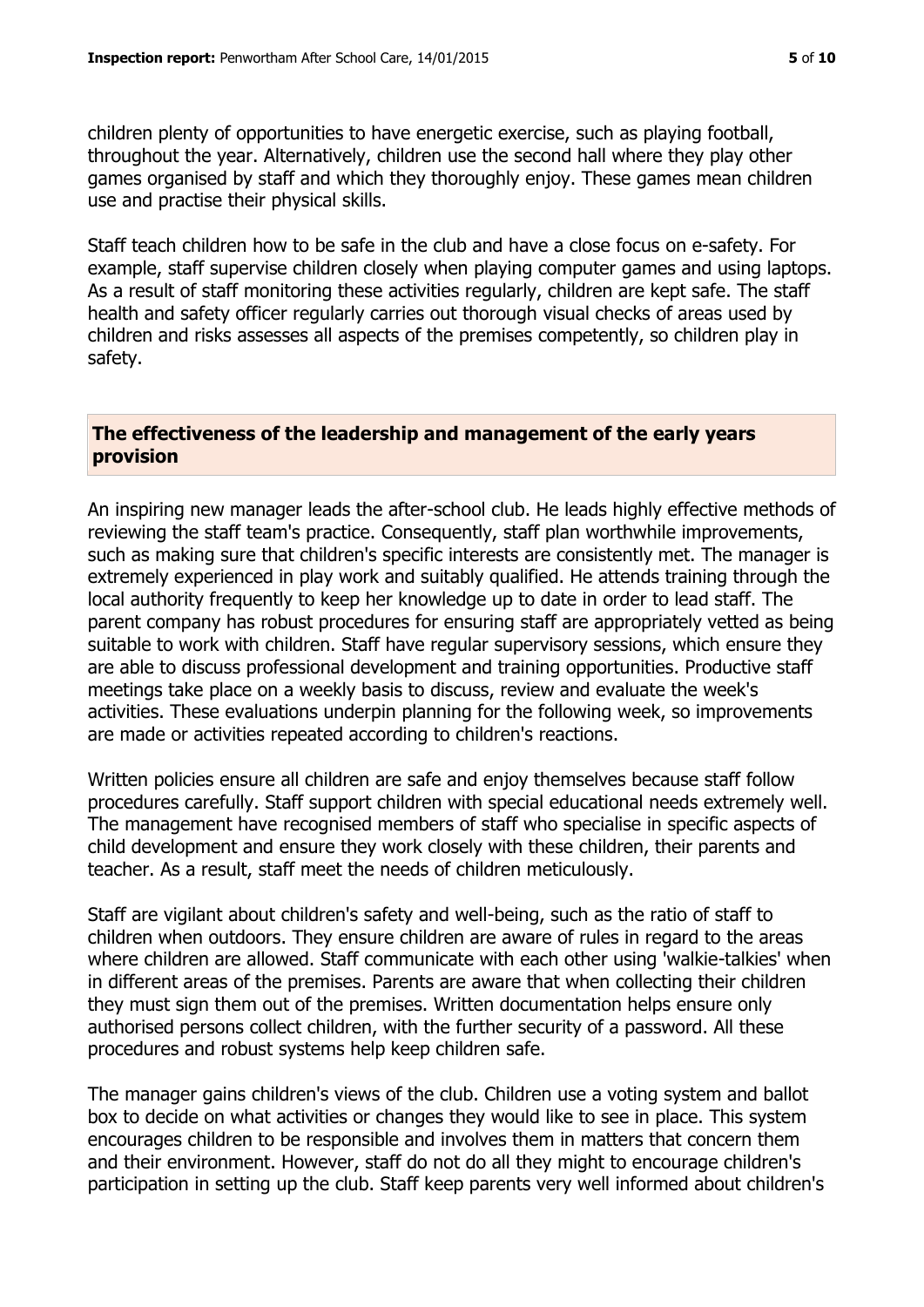activities through newsletters and chats at the end of sessions.

# **The Childcare Register**

| The requirements for the compulsory part of the Childcare Register are | Met |
|------------------------------------------------------------------------|-----|
| The requirements for the voluntary part of the Childcare Register are  | Met |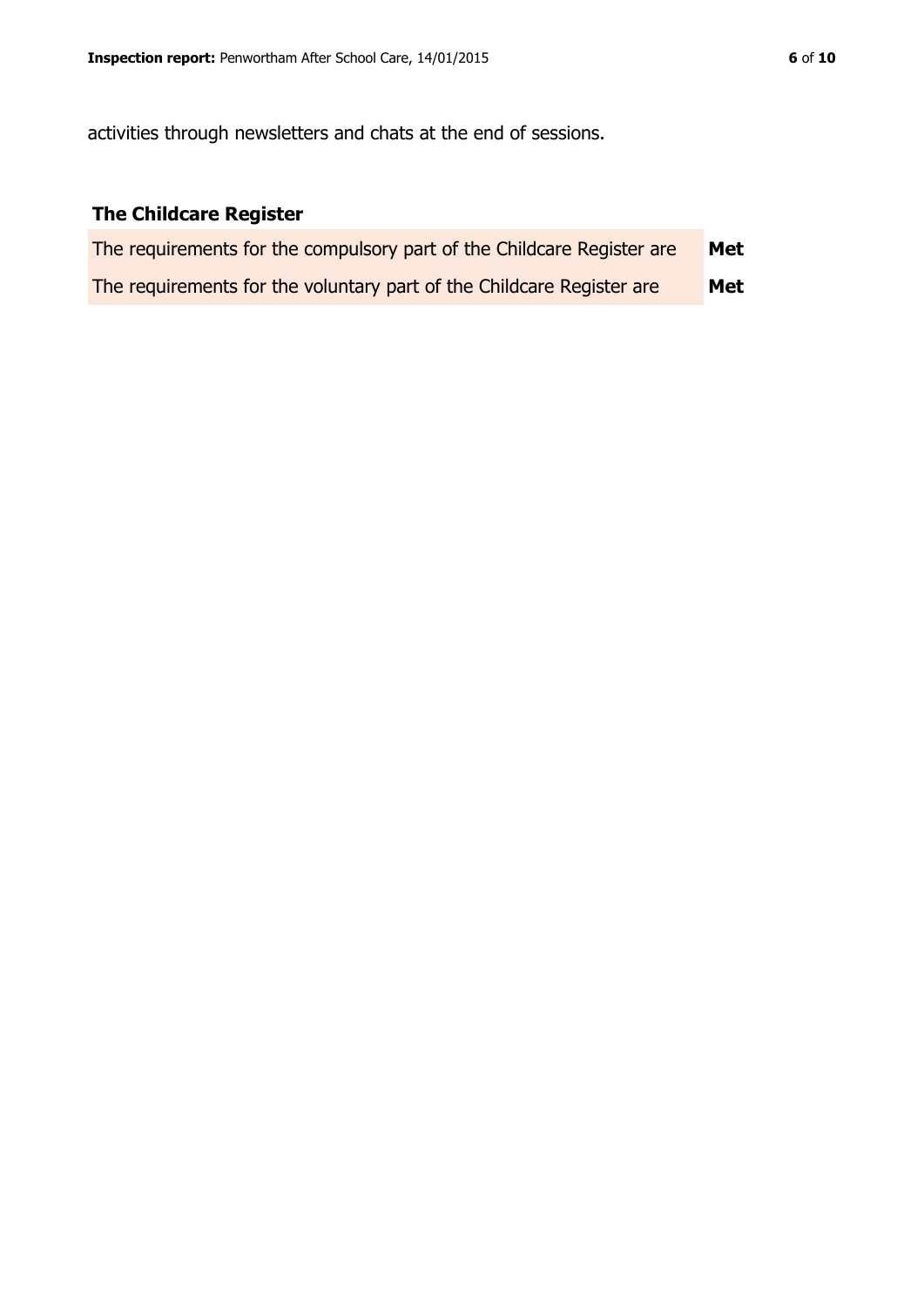# **What inspection judgements mean**

# **Registered early years provision**

| <b>Grade</b> | <b>Judgement</b>               | <b>Description</b>                                                                                                                                                                                                                                                                                                                                                                                |
|--------------|--------------------------------|---------------------------------------------------------------------------------------------------------------------------------------------------------------------------------------------------------------------------------------------------------------------------------------------------------------------------------------------------------------------------------------------------|
| Grade 1      | Outstanding                    | Outstanding provision is highly effective in meeting the needs<br>of all children exceptionally well. This ensures that children are<br>very well prepared for the next stage of their learning.                                                                                                                                                                                                  |
| Grade 2      | Good                           | Good provision is effective in delivering provision that meets<br>the needs of all children well. This ensures children are ready<br>for the next stage of their learning.                                                                                                                                                                                                                        |
| Grade 3      | <b>Requires</b><br>improvement | The provision is not giving children a good standard of early<br>years education and/or there are minor breaches of the<br>safeguarding and welfare requirements of the Early Years<br>Foundation Stage. We re-inspect nurseries and pre-schools<br>judged as requires improvement within 12 months of the date<br>of inspection.                                                                 |
| Grade 4      | Inadequate                     | Provision that is inadequate requires significant improvement<br>and/or enforcement action. The provision is failing to give<br>children an acceptable standard of early years education and/or<br>is not meeting the safeguarding and welfare requirements of<br>the Early Years Foundation Stage. It will be monitored and<br>inspected again within six months of the date of this inspection. |
| Met          |                                | There were no children present at the time of the inspection.<br>The inspection judgement is that the provider continues to<br>meet the requirements for registration.                                                                                                                                                                                                                            |
| Not met      |                                | There were no children present at the time of the inspection.<br>The inspection judgement is that the provider does not meet<br>the requirements for registration.                                                                                                                                                                                                                                |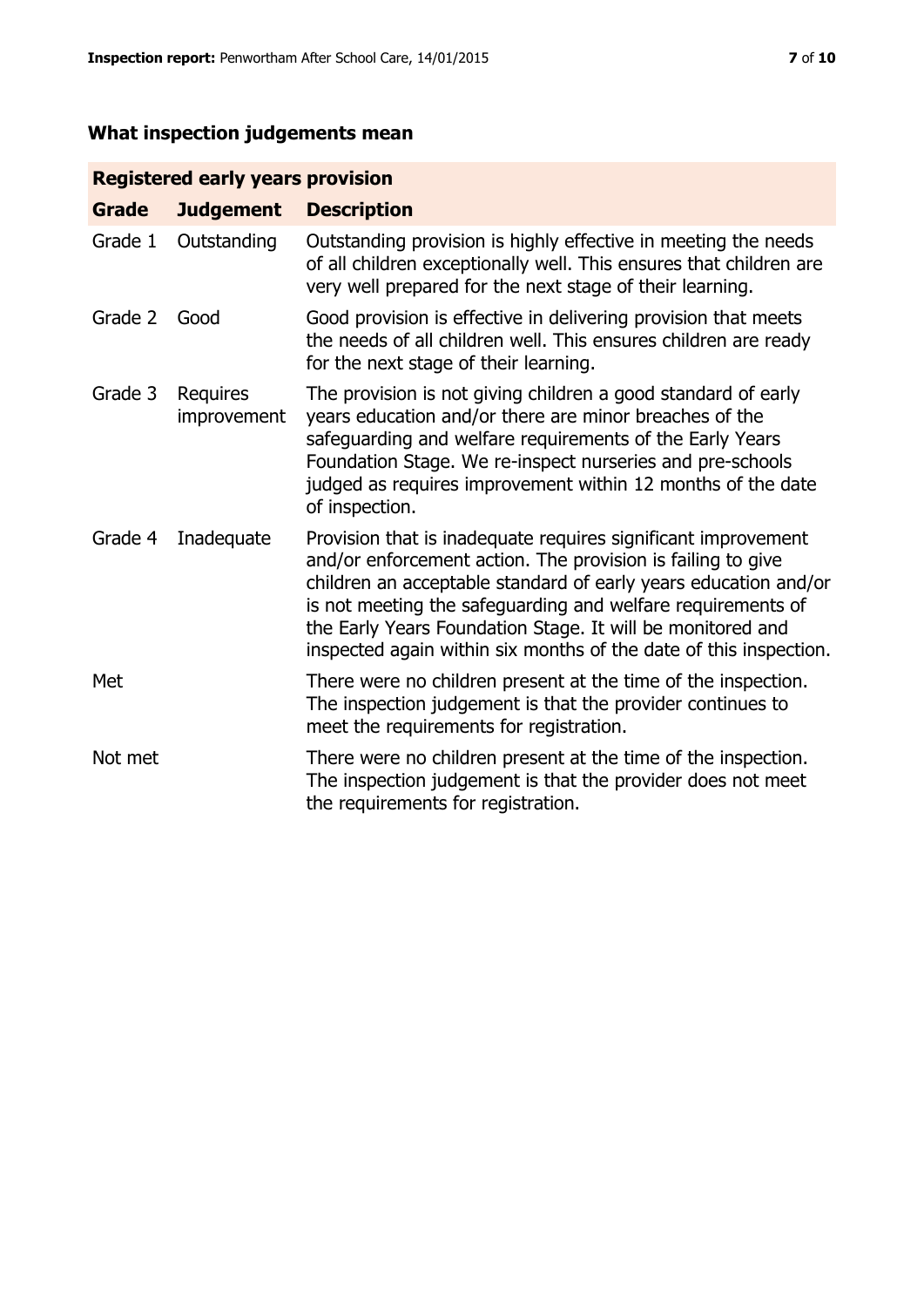#### **Inspection**

This inspection was carried out by Ofsted under sections 49 and 50 of the Childcare Act 2006 on the quality and standards of provision that is registered on the Early Years Register. The registered person must ensure that this provision complies with the statutory framework for children's learning, development and care, known as the Early Years Foundation Stage.

# **Setting details**

| Unique reference number       | 123154                                             |
|-------------------------------|----------------------------------------------------|
| <b>Local authority</b>        | Wandsworth                                         |
| <b>Inspection number</b>      | 840458                                             |
| <b>Type of provision</b>      | Out of school provision                            |
| <b>Registration category</b>  | Childcare - Non-Domestic                           |
| Age range of children         | $0 - 8$                                            |
| <b>Total number of places</b> | 70                                                 |
| Number of children on roll    | 105                                                |
| <b>Name of provider</b>       | <b>Childcare and Business Consultancy Services</b> |
| Date of previous inspection   | 22/10/2009                                         |
| <b>Telephone number</b>       | 020 8677 4051                                      |

Any complaints about the inspection or the report should be made following the procedures set out in the guidance *'Complaints procedure: raising concerns and making complaints* about Ofsted', which is available from Ofsted's website: www.ofsted.gov.uk. If you would like Ofsted to send you a copy of the guidance, please telephone 0300 123 4234, or email enquiries@ofsted.gov.uk.

# **Type of provision**

For the purposes of this inspection the following definitions apply:

Full-time provision is that which operates for more than three hours. These are usually known as nurseries, nursery schools and pre-schools and must deliver the Early Years Foundation Stage. They are registered on the Early Years Register and pay the higher fee for registration.

Sessional provision operates for more than two hours but does not exceed three hours in any one day. These are usually known as pre-schools, kindergartens or nursery schools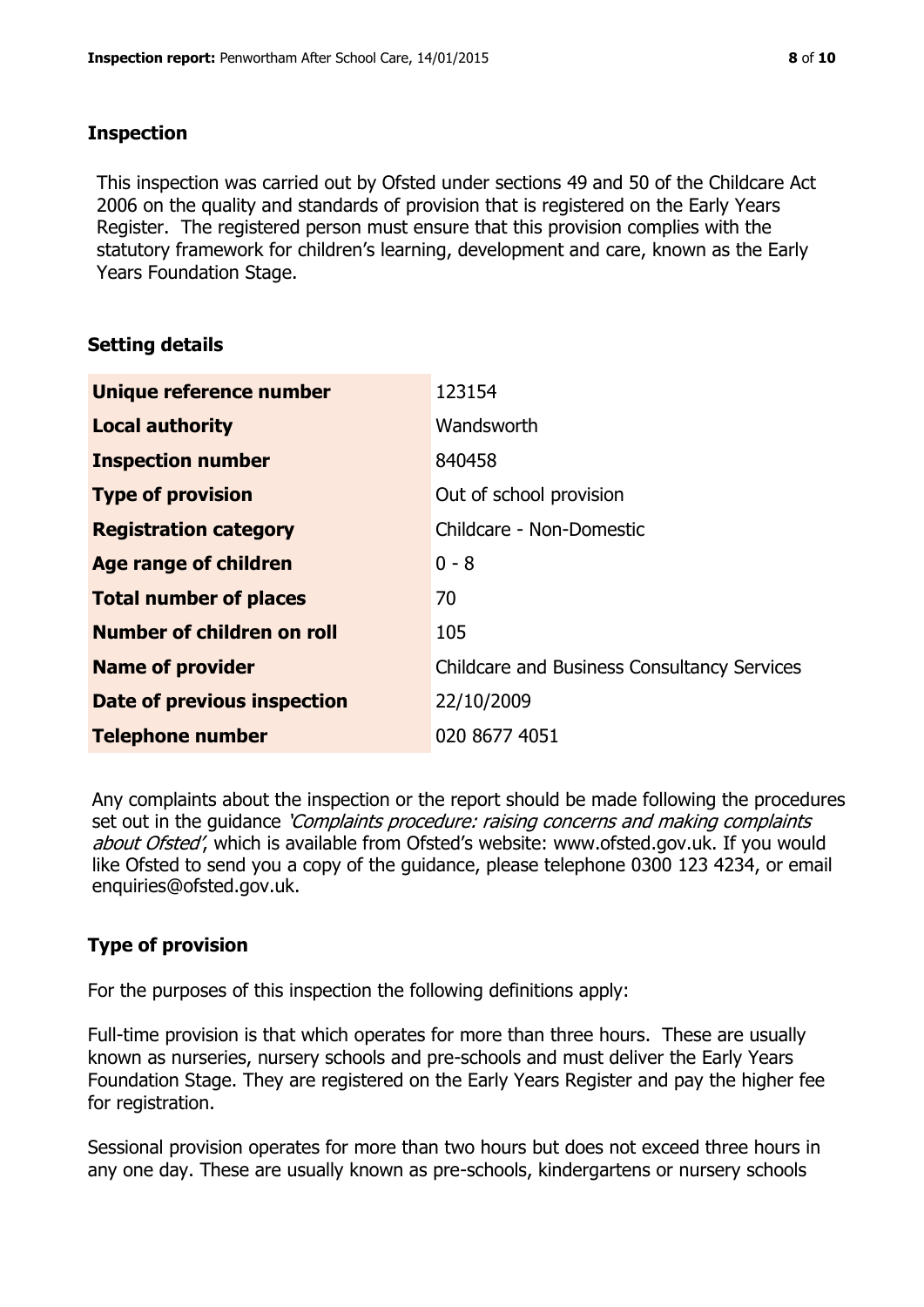and must deliver the Early Years Foundation Stage. They are registered on the Early Years Register and pay the lower fee for registration.

Childminders care for one or more children where individual children attend for a period of more than two hours in any one day. They operate from domestic premises, which are usually the childminder's own home. They are registered on the Early Years Register and must deliver the Early Years Foundation Stage.

Out of school provision may be sessional or full-time provision and is delivered before or after school and/or in the summer holidays. They are registered on the Early Years Register and must deliver the Early Years Foundation Stage. Where children receive their Early Years Foundation Stage in school these providers do not have to deliver the learning and development requirements in full but should complement the experiences children receive in school.